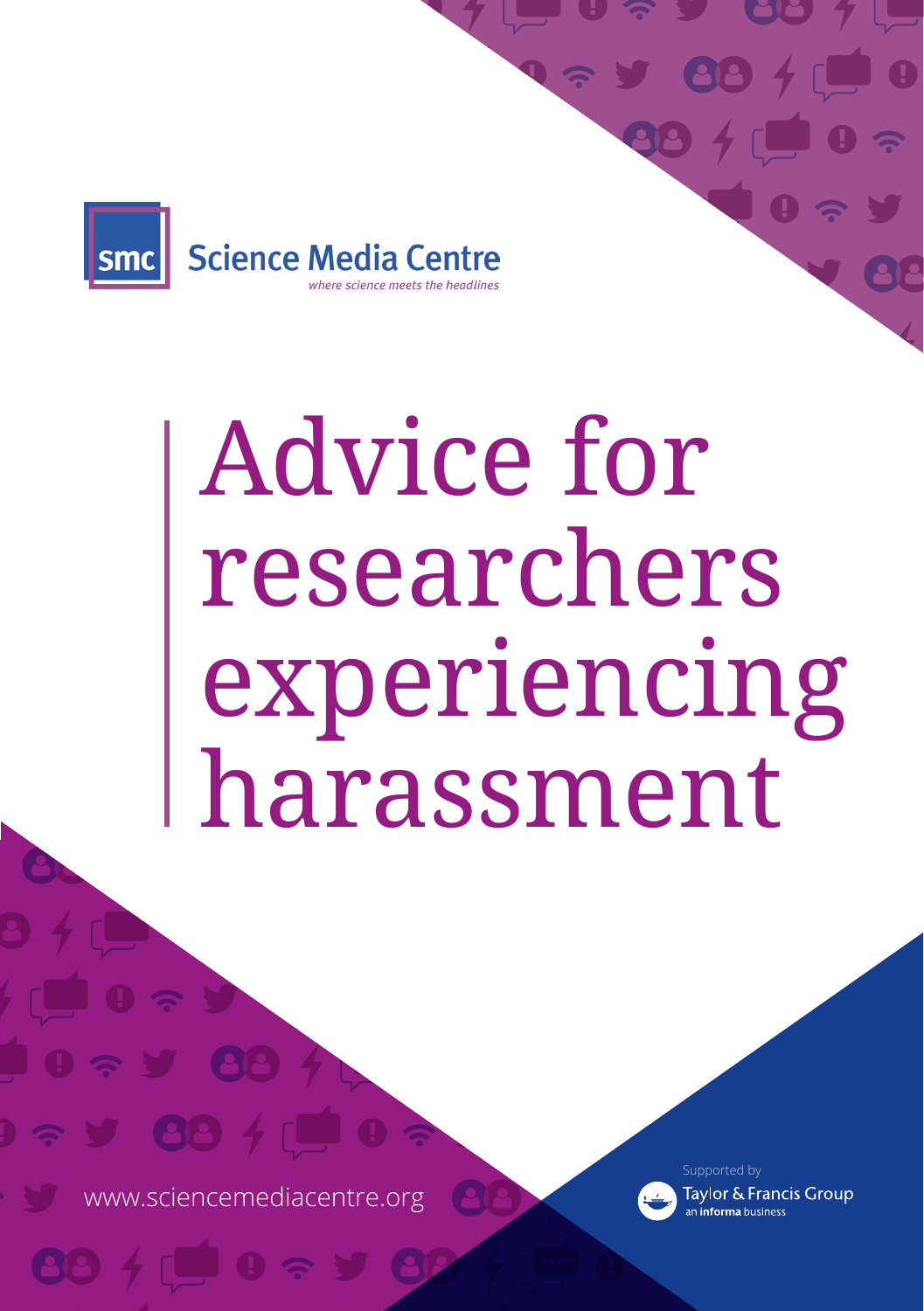All researchers should expect their work to be scrutinised by the public, policy makers and campaigners. However, some researchers working on high-profile subjects that attract controversy, such as radiation, climate change, animal research, chronic fatigue syndrome/ME, or gender studies, have also found themselves targeted by people who have extreme views about their research.

*There is a serious risk that researchers become focused on answering those with extreme views rather than speaking to the media, wider public and policy makers. This means that valuable opportunities to communicate with the broader public and stakeholders, who often have not formed an opinion about the issues, can be lost.*

In contrast to healthy debate about research, this harassment could include abusive emails, social media 'trolling', threats to personal safety, malicious complaints to institutions or regulatory bodies, bombardment with Freedom of Information (FOI) requests or libelous online posts about researchers. Not only can this hold up research and present a risk to the reputation of the researchers involved, it can also prevent researchers engaging effectively with the media, the public and other stakeholders.

The Science Media Centre is an independent press office for science in the media dealing with high profile, controversial issues in the headlines. We spend time working with researchers who have been targeted and want to share our tips on ensuring your voice is heard by the public and policy makers. We see time and time again how engaging with the media can help ensure public opinion is on your side, and how this reduces the chance of you being targeted in future.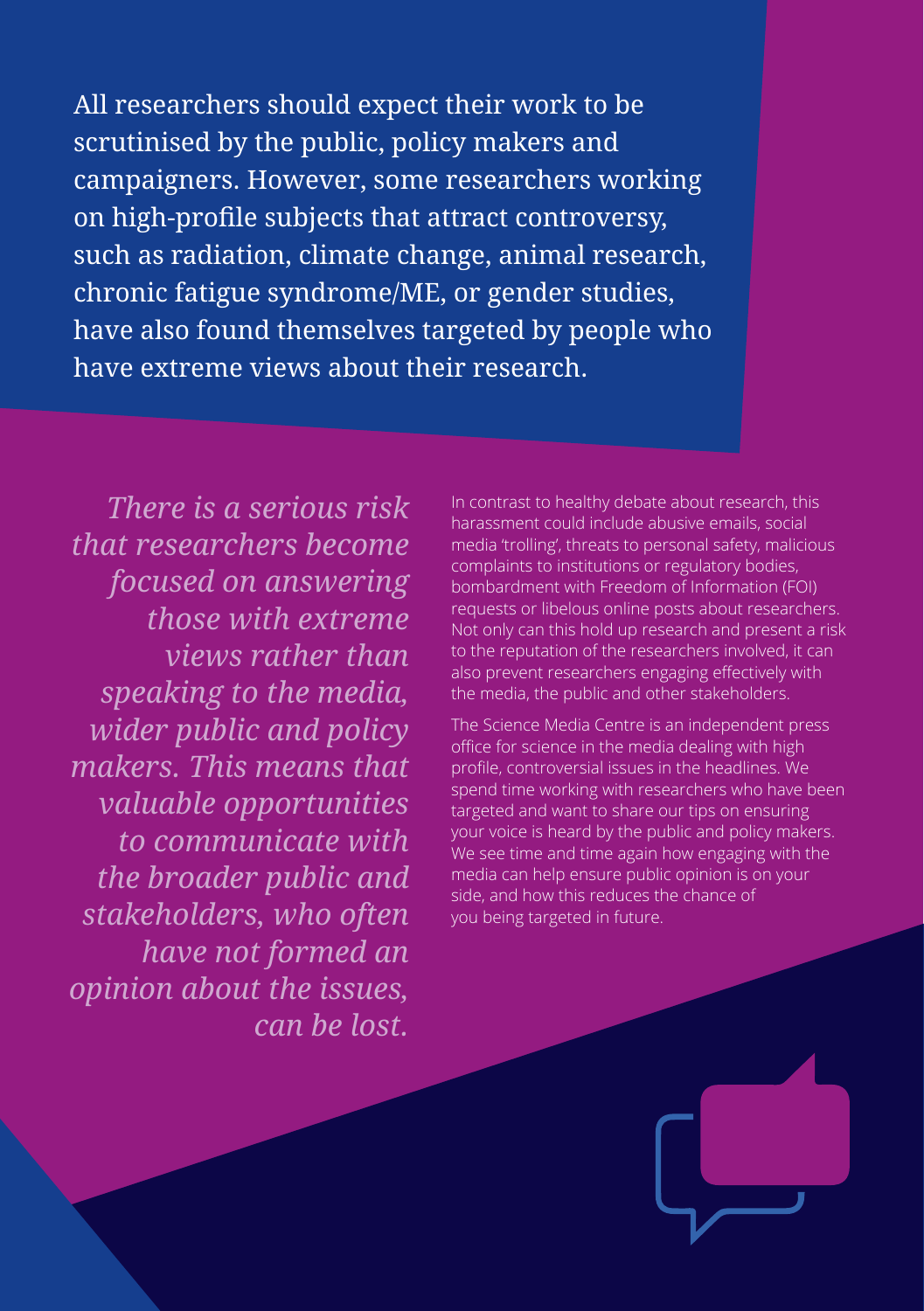### Step back and assess the situation

Sometimes it can feel like there are more people who have extreme views about your research than there actually are. In most cases there will only be a very small number of people who strongly object to your work, but they are very vocal. **Those supporting your research are often the silent majority.** It can help to

ask yourself some questions:

- > How many people are there who have extreme views about my work?
- > Are they representative of the wider public?
- Do they represent policy makers, funders, patients I treat or other important stakeholders?
- Do they have significant influence over any of the above?
- > How many people out there support what I am doing?

It is also important to remember that you are doing research you believe in. If you can communicate your views effectively, it is likely most people would understand your aims.

### Don't allow yourself to be silenced

Researchers being targeted often shy away from doing media work as they are concerned that this will attract more criticism. **Our extensive experience in this area suggests that doing media work does not increase the chance of a researcher being targeted.**

And if you stop engaging with the media you may struggle to reach out to the wider public, thereby creating a vacuum of information that those critical of your research can exploit.

In contrast, by **engaging with the media you can get your messages across to the public and policy makers**, making you less likely to be targeted rather than more.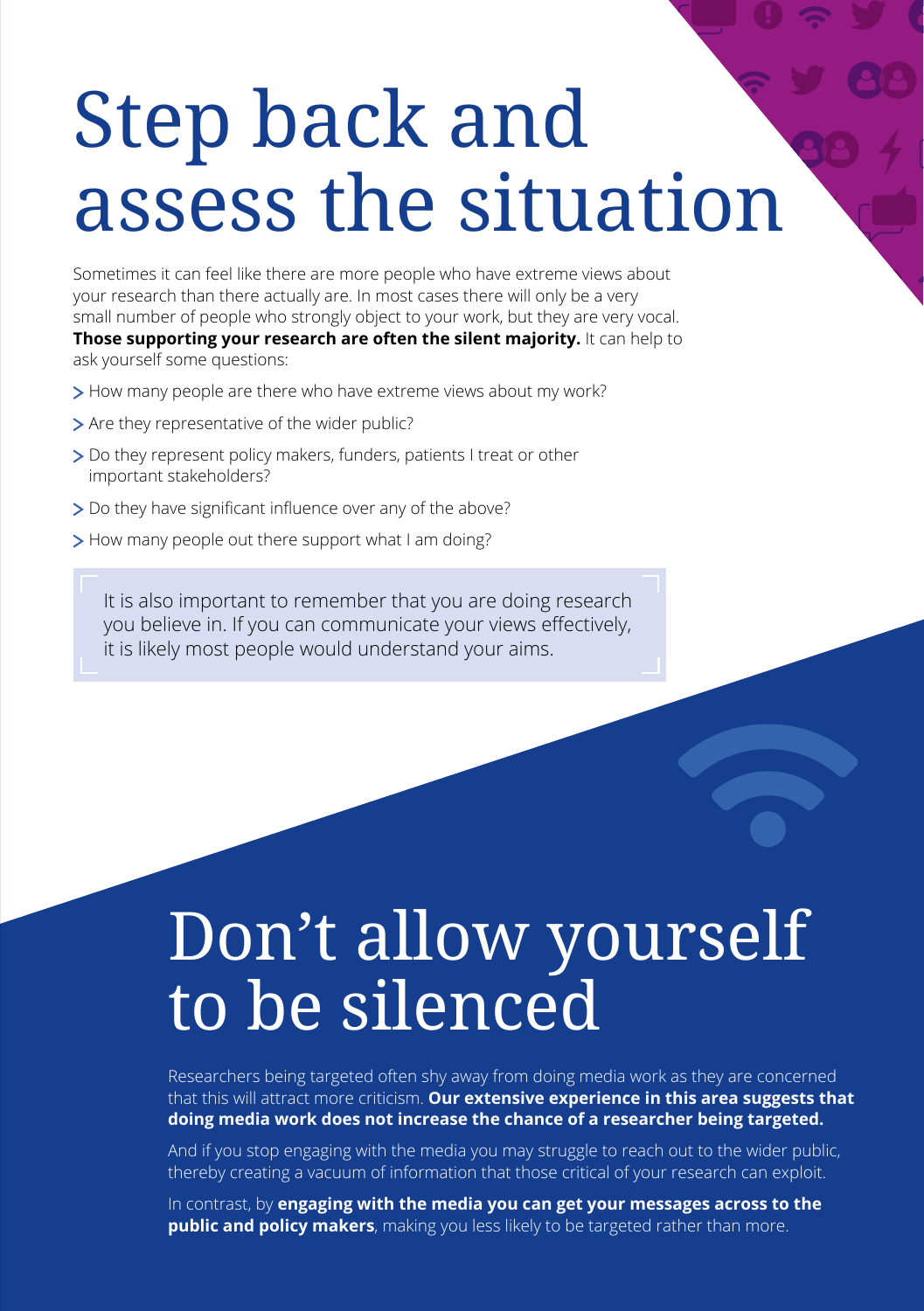### Communicate your research

When under fire, understandably, many researchers become defensive and focused on answering criticisms. There is a danger this can seep into communications you have with the media and the wider public and it can make you sound like you have a case to answer, thereby giving validity to those with extreme views.

Although there are times when you will need to address criticisms, do not allow this to spill over into other times when you need to communicate.

It is important to **step back from accusations about your research** and think about the **positive message** that you want to get across. Even if the audience have heard accusations about your research, they may not have made up their minds.

So be proud of the research you do, work with your institution's public engagement team to further promote your work, and think about what you want the public to hear.

### Think about who you want to speak to

Researchers who are targeted by those with extreme views often get caught up in dialogue with those making accusations about their work. This takes up so much time that they are unable to focus on communicating to a wider audience.

-1

So before beginning any dialogue you should ask yourself whether engaging with those who have extreme views is going to have any impact – **will it change their mind?** The answer is almost always no. The advice from experts in this area, including the police, is to avoid engagement with these extreme critics.

Instead, **focus on those who are interested in listening to your views** and would give you a fair hearing, such as the general public, news media, policy makers or a patient group, and make sure you spend time proactively communicating with them.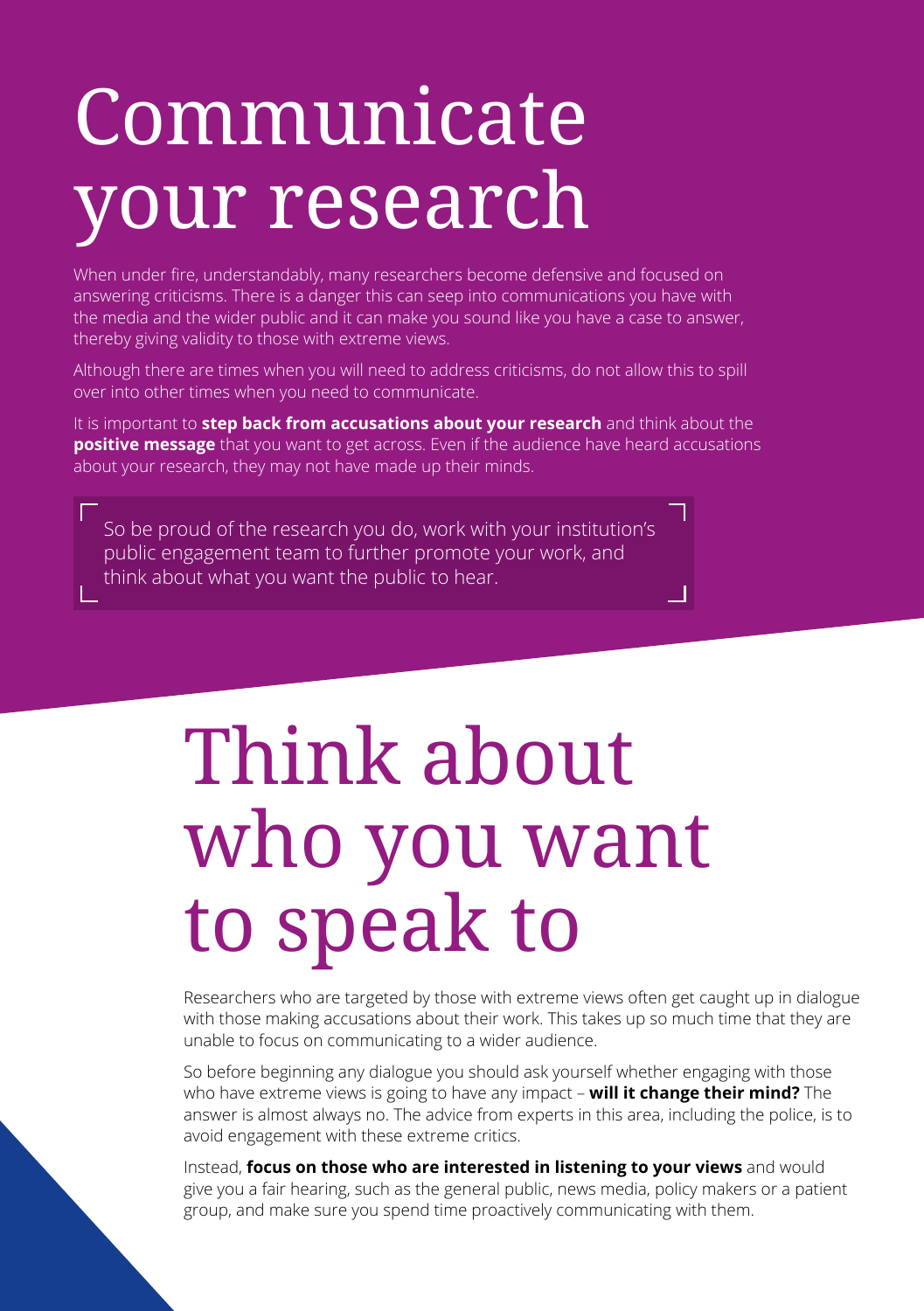# Be honest and transparent about your field of work

All researchers should be honest and transparent about their work, but this is even more important if you are being targeted. Make sure you have declared anything which could be perceived a conflict of interest, such as your funding sources or commercial ties.

Be up front and honest about any uncertainties in your work, and explain the limitations of your research.

Sadly researchers who are being targeted sometimes reveal less information for fear of giving ammunition to those with extreme views. We would always advise that you proactively communicate anything that you think could be used to try to undermine your work. If the information comes from you, then you have the opportunity to give context and explain the background. If you wait, this information could be seized on by those that do not like your research and they may see it in a negative light.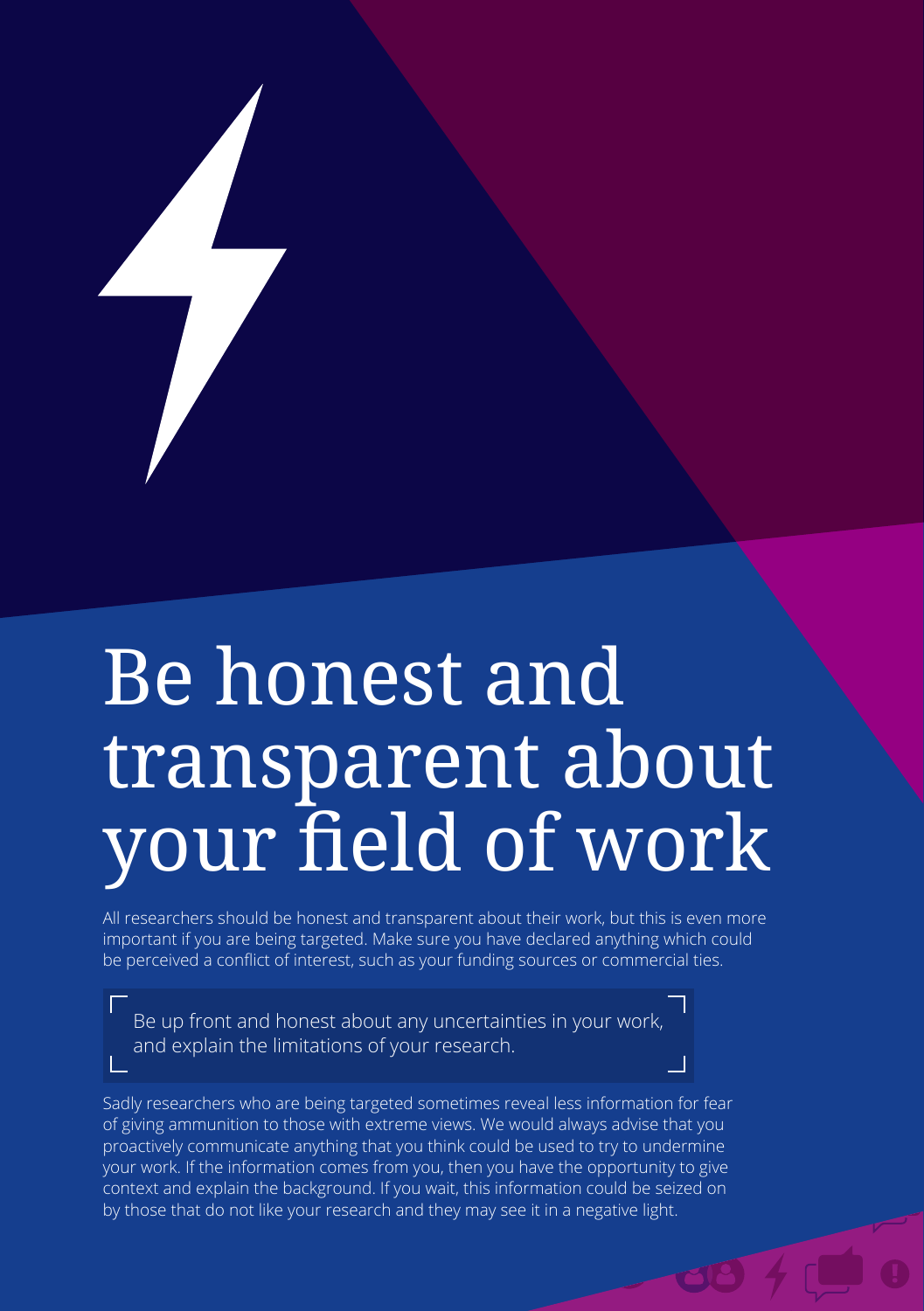### Social media and the internet

Those with extreme views about research often take to social media or the internet to air their concerns. The 24 hour rolling nature of social media can mean that any critical posts can gain traction in an extremely short period of time. With many of us now having our own personal social media presence on platforms which are designed to offer open public discussion played out in real time, any criticism can feel very personal and can often be upsetting. That being said, it can also disappear as quickly as it erupts, and **it's important to maintain perspective about the relative importance of the comments being made**.

### Things to remember

- When reading criticism on social media or any online source it is worth keeping in mind that these posts are often only supported by a small number of people who already hold these views. **The far larger proportion of those reached will be sympathetic and understanding of your perspective**.
- **Communicate on a level you feel comfortable with**.



### Action to take

- **Get support from key influencers**  if you do respond to critical comments, tag influential handles in your reply to get your community behind you.
- Instead of following critical online discussions yourself ask someone else to keep an eye online and only alert you if they feel there is something new appearing that you need to know.
- > The internet offers an opportunity to connect directly with the public so you should **make sure there is accurate information about your research available online**. There are plenty of places you could post this information – on your own website, your institutional website, or your funder's/ professional society's website. This can then be used as a point of reference which you can direct readers towards should negative social media discussion escalate.
- If comments become abusive, **report it to the social media platform provider**, who often have a reporting feature.
- Consider **joining together with other experts in the field** and setting up a professional group that could have a website and social media channels to give more information and resources about your work.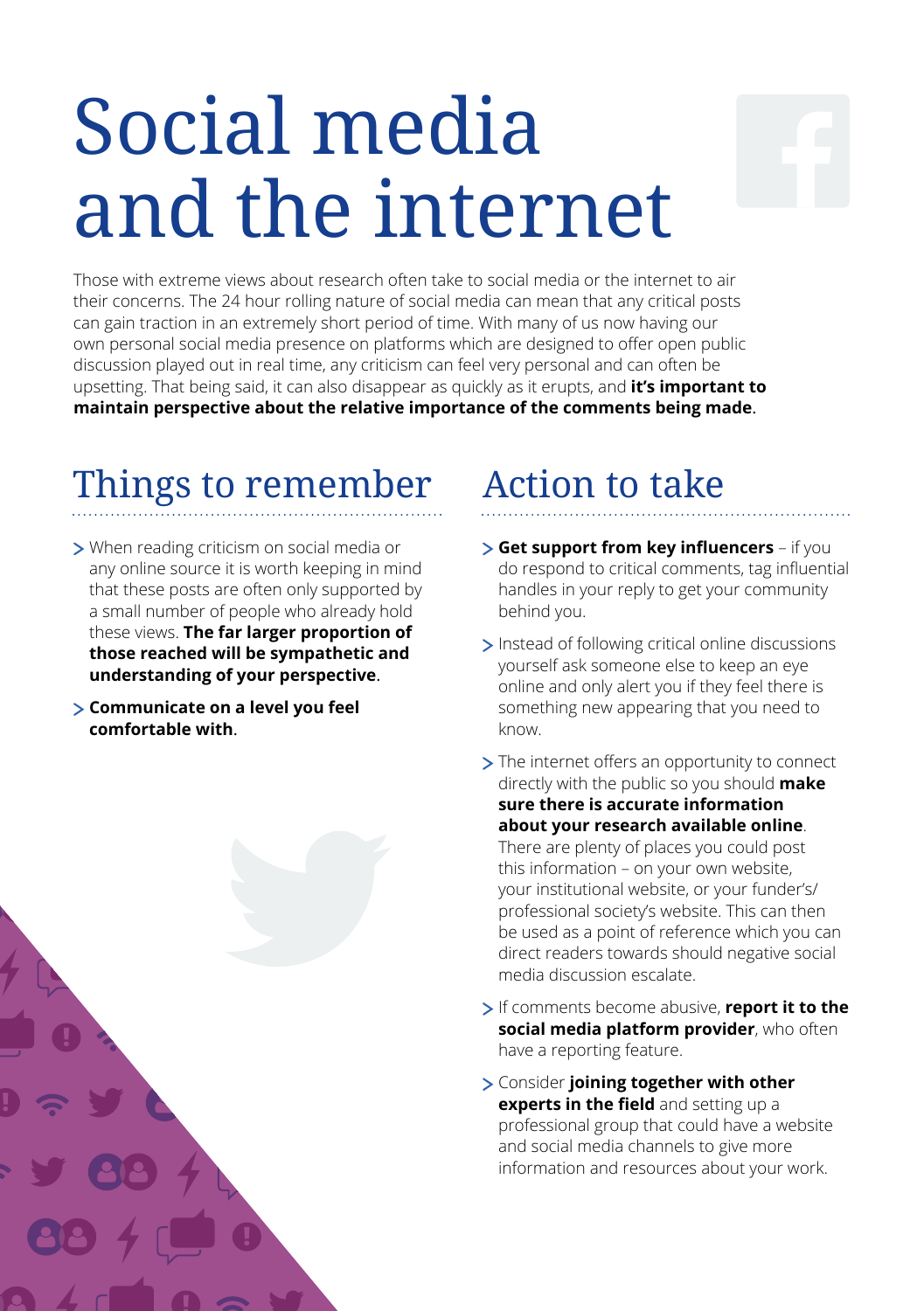Be prepared to answer criticisms, but don't let this approach dominate

It is worth having a defence of criticisms made against you. Write it down and file it for future use. It can be cathartic to write down the rationale for your work and to answer criticisms when you are under fire.

This can then be used to respond to respected stakeholders who ask about the criticisms of your work, such as journalists, politicians or patients. But do avoid the temptation to spend large amounts of time writing responses to every criticism ever made about your work, spending time posting responses on social media, or replying to emails from those with extreme views.